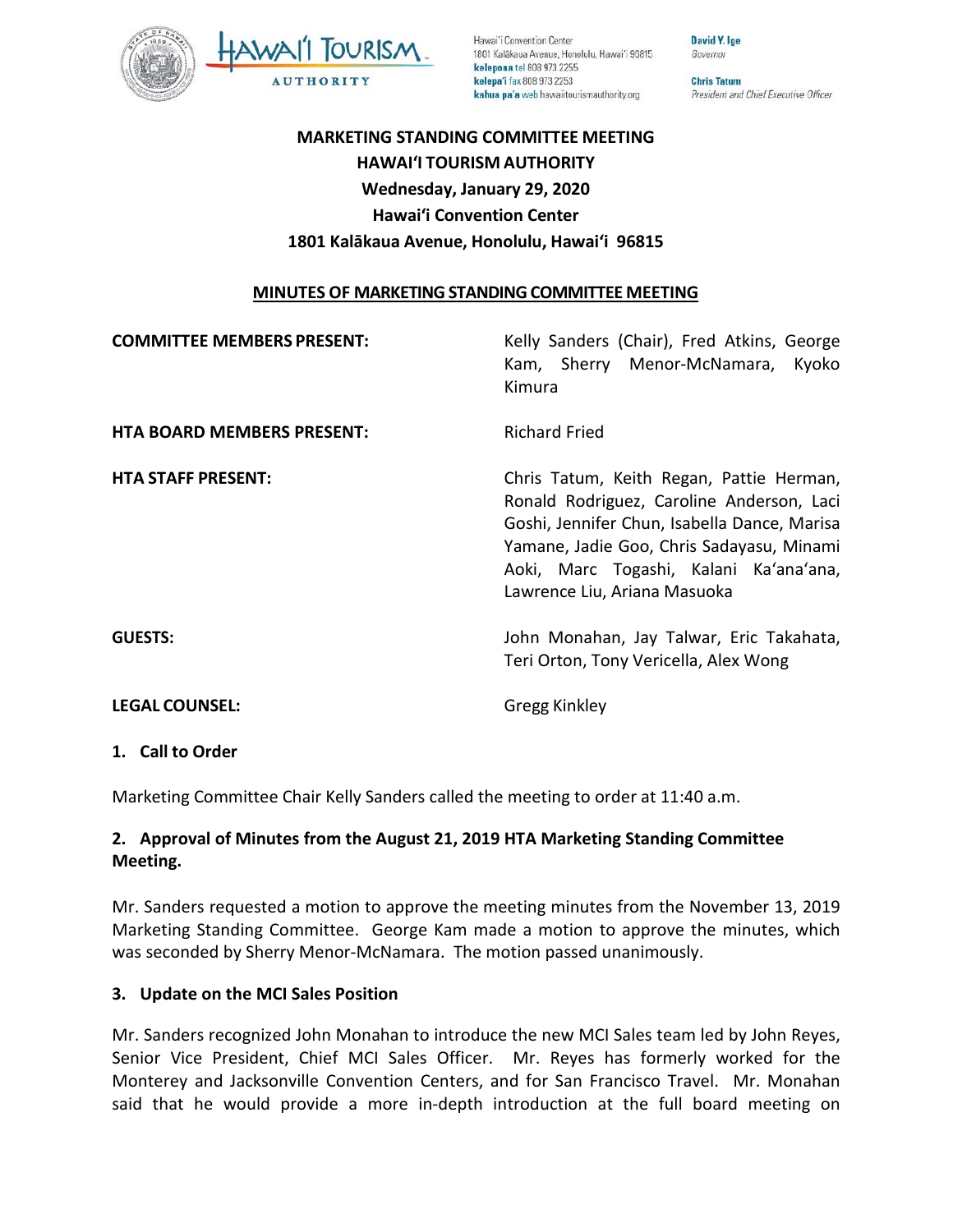Wednesday, January 30, 2020. He added that t he MCI team has spent the last week onboarding and getting up to speed.

## **4. Presentation on HTJ Hawai'i Expo 2020 – Addition of the Surf Booth**

Mr. Sanders introduced Eric Takahata to discuss the HTJ Hawai'i Expo. Mr. Takahata began by providing background information on the inception of the Hawai'i Expo. In 2020, Hawai'i Expo will take place in five cities, with events stretching from March to October. The five cities that will host Hawai'i Expo are Fukuoka, Nagoya, Osaka, Sapporo, and Tokyo, which all have direct flights to Hawaii.

Mr. Takahata explained that Hawai'i is gaining gravity in the market, with a 10% increase in air seats from Japan, and airlines and travel companies intensifying their marketing efforts. He noted that at the recent HIS meeting, HIS announced their goal to reach two million visitors from Japan, this year.

Mr. Takahata said that the goals of this year's Hawai'i Expo is to strengthen regional development, promote awareness for first-time travelers, promote neighbor islands, and call attention to responsible tourism. Hawai'i Expo is held in high-traffic venues, like train stations, to reach maximum exposure. Hawai'i Expo features exhibits from cultural practitioners, crafts, workshops, entertainment, and celebrities like Miss Hawai'i. Mr. Takahata said that media exposure has been successful, and he can provide media statistics upon request.

Mr. Takahata explained that, with the Olympics taking place in Japan this year, it presents an opportunity to emphasize Hawai'i's relationship with surfing. He said that Hawai'i Expo is working with Bishop Museum on a pop-up exhibit on surfing. The exhibit, themed "Mai Kinohi Mai," highlights surfing's link to Hawai'i and its culture.

HTA CEO Chris Tatum asked whether Hawai'i Expo can bring in other Hawai'i -based businesses and whether they are working through DBEDT on that effort. Mr. Takahata responded that Hawai'i -based businesses that want a booth or want to participate are involved. Mr. Takahata added that DBEDT wants to partner, with a focus on retail and food.

Mr. Sanders asked whether there will be booths from all the major wholesale partners. Mr. Takahata confirmed that they participate, including airlines. Mr. Atkins asked about attendance statistics. Mr. Takahata responded that, from 2015 to 2019, attendance has ranged 13,000 to 17,000 for the two- to three-day events. Sherry Menor-McNamara offered to connect Hawai'i Expo with the Chamber of Commerce's Manufacturing in Hawai'i Initiative, which is involved with these types of opportunities.

Mr. Sanders asked whether Hawai'i Expo 2020 dates have been set. Mr. Takahata said that Hawai'i Expo will be held in various cities through October. Mr. Tatum asked whether information about Hawai'i Expo has already been provided to HTA's partners and Mr. Takahata responded in the affirmative.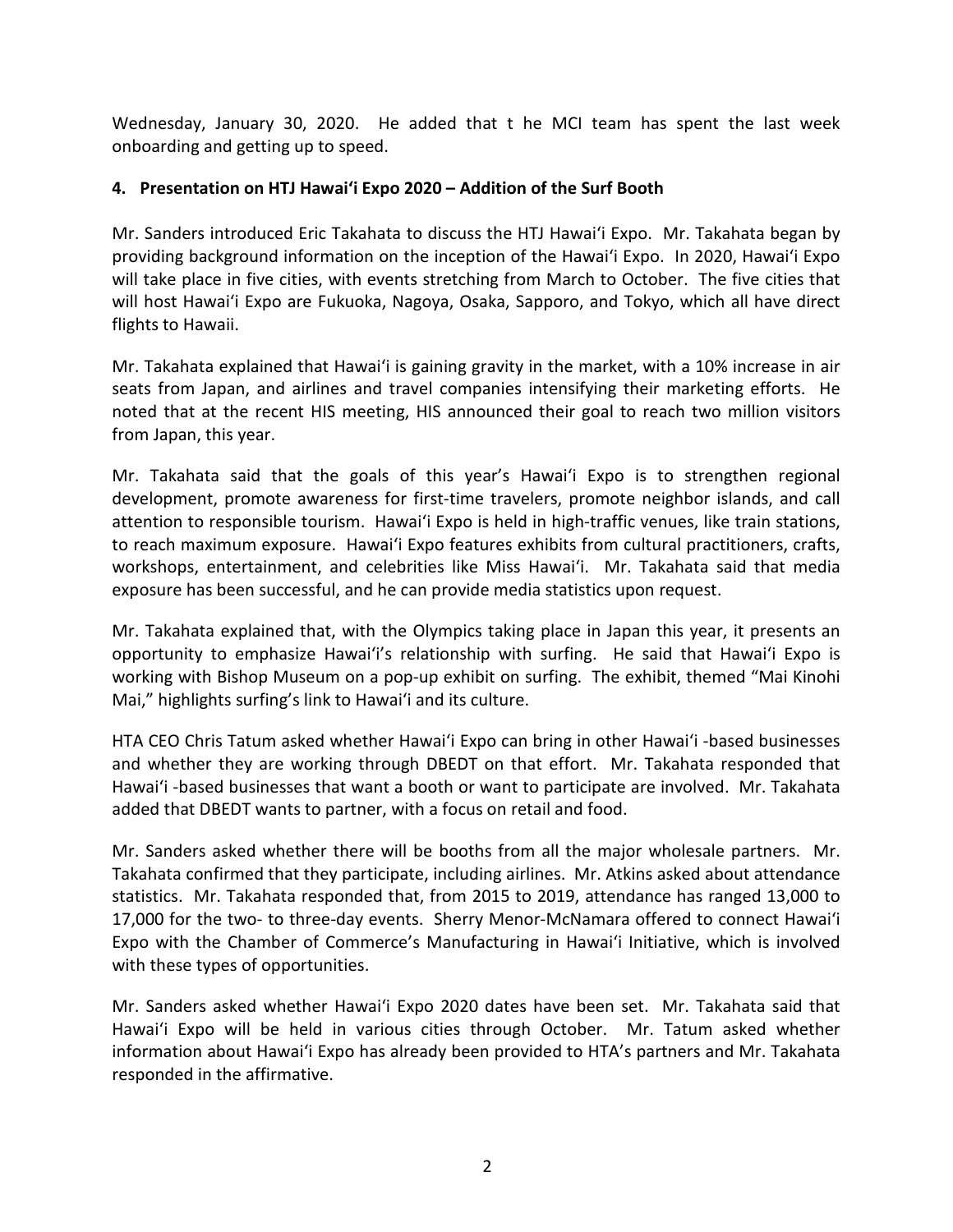## **5. Update on New Action of our Industry Partner Meeting**

Mr. Sanders introduced Pattie Herman to provide an update on HTA's Industry Partner Meeting. Ms. Herman explained that she joined HTA approximately two months ago and has been getting feedback from the market managers and industry partners. She said that HTA will be hosting an industry partner meeting on February 11-12, 2020. The meeting will provide information about the market managers' organizational structure, HTA's mission, the four pillars, and resources available to industry partners. Ms. Herman said that they may have these meetings twice-yearly, depending on how well-attended the event is. So far, 200 industry partners have been invited and HTA has received 110 RSVPs. Ms. Herman added that she will provide an update after the meeting.

Chair Sanders noted that at the last meeting the Committee did not approve the meeting minutes for the August 21, 2019 Marketing Committee Meeting. Mr. Kam made a motion to approve those meeting minutes, which was seconded by Mr. Atkins. The minutes from the August 21, 2019 meeting were unanimously approved.

## **6. Presentation on the China Summit March 5, 2020**

Mr. Sanders said that the Committee had planned on having a presentation on China but that due to recent events, that presentation is postponed. Mr. Tatum added that the China contractor is focusing on communicating with China visitors and those with future reservations to ensure that there is still aloha spirit for these visitors.

# **7. Update on the 13th Festival of Pacific Arts & Culture**

Chair Sanders introduced Kalani Ka'ana'ana to discuss the  $13<sup>th</sup>$  Festival of Pacific Arts & Culture (FestPAC). Mr. Ka'ana'ana explained that the driving essence of FestPAC is that the Pacific Ocean comprises the largest continent on Earth and from across the Pacific, the island communities are one. FestPAC is ten days of live performances and demonstrations. He also explained that Vicky Holt Takamine has been acting as Festival Director but moving forward she will serve in an advisory capacity.

The festival theme will be "E Kū i Ka Hoe Uli," which means take hold of the steering paddle. The main festival venue is Hawai'i Convention Center, but events will take place across O'ahu including Kapiolani Park, Iolani Palace, Bishop Museum, and Royal Hawaiian Center. FESTPAC is requesting \$500,000 in financial support for the festival. Mr. Ka'ana'ana went on to explain how FESTPAC aligns with all four of HTA's pillars.

Mr. Ka'ana'ana noted that FestPAC positions Hawai'i as a festival and event destination. There are at least six other group business events that are meeting in Hawai'i because they are already gathering here for FestPAC. HTA is focusing its support on a few key events including the opening and closing ceremonies.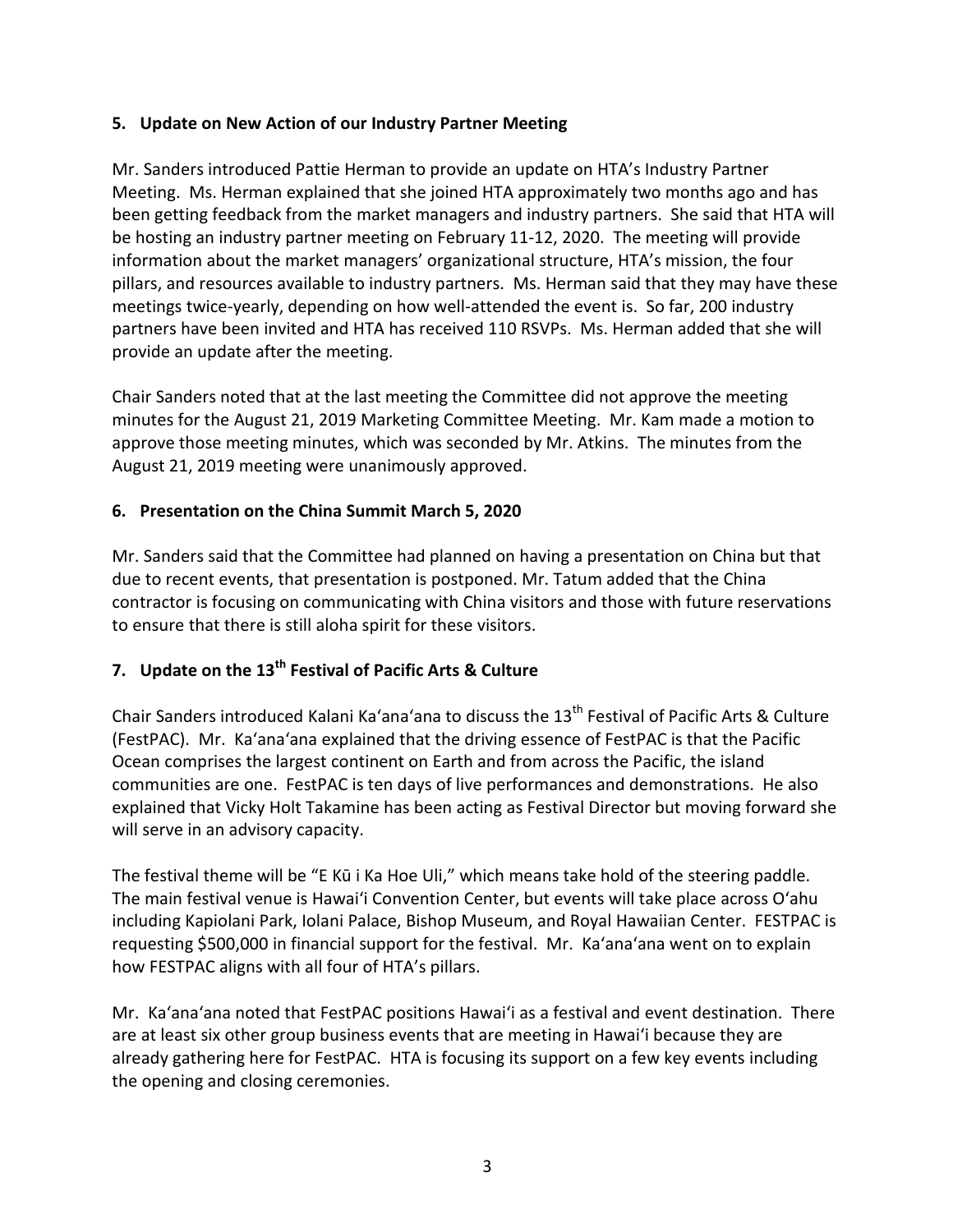Mr. Atkins asked what the total fundraising goal is. Mr. Ka'ana'ana responded that \$ 2.27 million has already been raised. The host country is responsible for food and lodging for festival participants, so a large amount of the money has been allotted towards that purpose.

Mr. Atkins also asked whether information about FestPAC was being distributed to the major markets areas. Mr. Ka'ana'ana said that the event was announced at the Fall Tourism Update, and information will continue to be distributed. Mr. Ka'ana'ana went on to discuss some of the other funding sources for the event.

Mr. Tatum requested that the Committee recommend funds be moved from sports to culture to go towards HTA's contribution to FestPAC. Mr. Kam made a motion, which was seconded by Mr. Atkins. The motion was unanimously approved.

# **8. Update on the 75th End of WWII Commemoration**

Mr. Sanders introduced Tony Vericella, Executive Director of the 75<sup>th</sup> World War II Commemoration (the Commemoration) Committee, to discuss events planned for the 75<sup>th</sup> World War II Commemoration. The theme is "A Coast to Coast Experience," and will be a national commemoration, enacted by an act of Congress. It will begin in May, celebrating the victory in Europe and conclude in September. The focus of the Commemoration is on perpetuating the legacy of the greatest generation. He noted that this is the last significant commemoration that will include living survivors of World War II, both military and civilian.

The August/September event in Hawai'i will include aerial events with actual World War II aircraft which will come from the mainland. Events will involve all the bases involved in the attack on Pearl Harbor. A gala will be held on September 1, 2020, next to the Battleship Missouri Memorial, and a Commemoration Ceremony will take place on September 2, 2020. Marketing for the Commemoration will feature PSAs, a small advertising budget, and creating content that can be shared through social media, digital marketing, and public relations.

The committee's goal is to raise \$2.4 million for events to be held in Hawai'i. Mr. Vericella emphasized that the event impacts most of HTA's pillars. The committee is requesting \$500,000 from HTA. Mr. Regan said that there will be a request to reallocate funding from sports to support this event. Mr. Kam asked Ms. Herman how the Marketing Department feels about this event. Ms. Herman and Caroline Anderson responded that the Marketing Department supports this event. There will be a parade in Waikīkī in September will occur on the evening of September 2, 2020. Mr. Kam asked whether any other state agencies are contributing. Mr. Vericella said that Representative Onishi will seek \$250,000 in funding during the legislative session. Mr. Sanders noted that he attended the commemoration event in 2016 and that it was extremely moving.

Mr. Atkins asked what budget these funds would come from. Mr. Regan confirmed that it would be coming out of the current-year sports budget. Mr. Kam asked how much would be left in the sports budget after this allocation. Marc Togashi responded that there is currently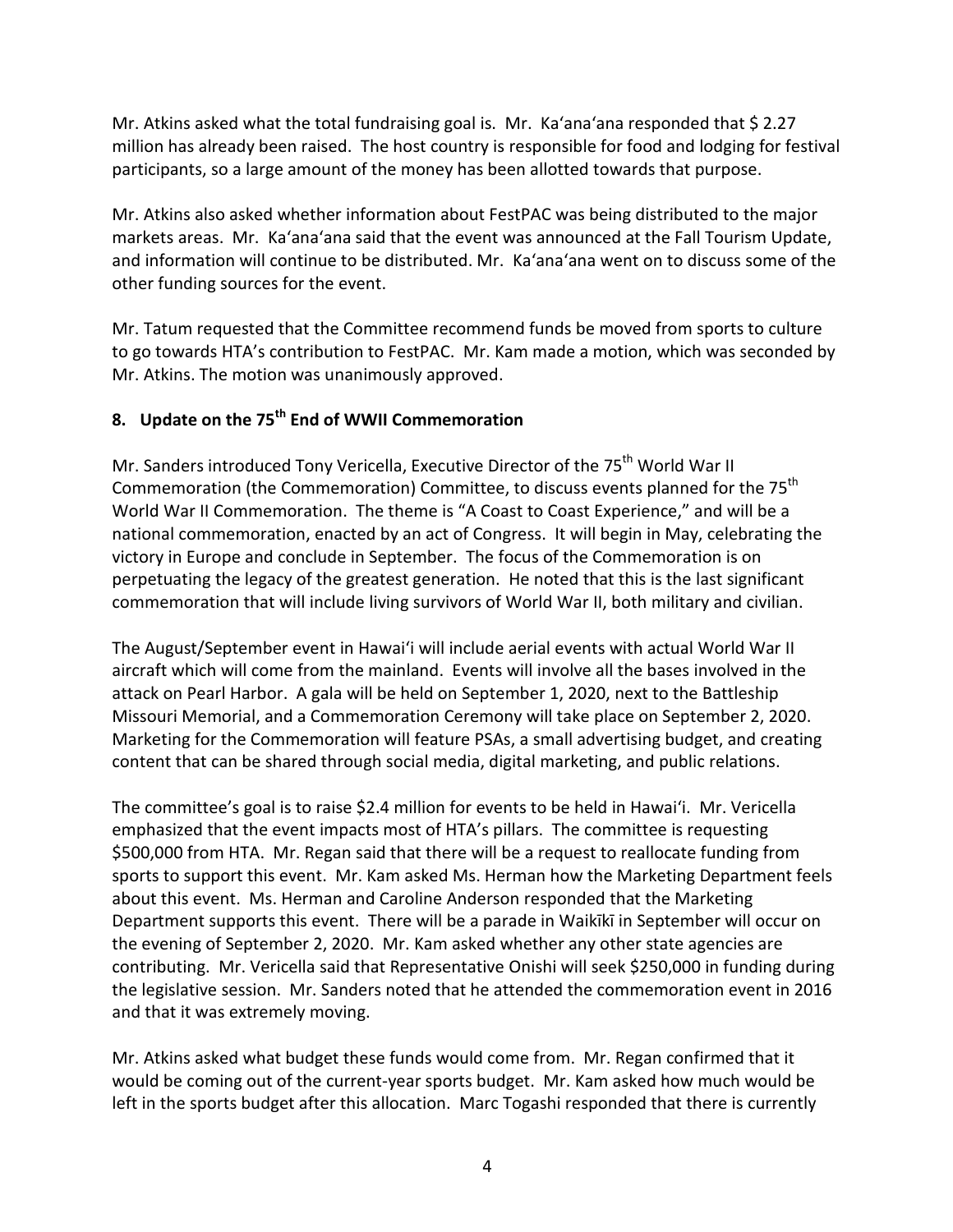\$4.1 million in unallocated funds in the sports budget, and if funds are allocated to FestPAC and the Commemoration, there will be \$3.1 million left.

Mr. Sanders requested a motion to recommend HTA support the Commemoration. Mr. Kam made a motion and Ms. Menor-McNamara seconded the motion. The motion was unanimously approved.

## **9. Update on the Davis Cup**

Chair Sanders recognized John Monahan to provide an update on the Davis Cup. Mr. Monahan stated that on January 14, 2020, Hawai'i was announced as the host of a Davis Cup qualifier to be held on March 6-8, 2020. The Letter of Intent and USTA's application estimates that the marketing value of this event is \$400,000. The engagement also includes a community involvement component and complimentary tickets for youth programs. Chris Sadayasu is working with representatives from USTA to finalize the Letter of Intent and an agreement on deliverables. HVCB and HLTA will work with Mr. Sadayasu to ensure the full value of the event.

Mr. Monahan noted that HTA's agreement with USTA is a three-year contract and asked Rick Fried to clarify the probability of Hawai'i hosting the Davis Cup again during the contract period. Mr. Fried explained that there is a lower chance based on a number of factors. He further noted that ticket sales are low so far, potentially due to the fallout from the Hawai'i Tennis Open in which several major players withdrew at the last minute. Mr. Fried said that he would recommend that they move away from the Hawai'i Tennis Open and focus on the Davis Cup and the Fed Cup.

Mr. Atkins asked for Mr. Monahan to elaborate on the community events and whether there would be events at schools. Mr. Monahan said that that is what is planned, but there are not specific details available yet. Mr. Regan noted that although this is a multi-year contract, it is dependent on the Board's approval for funding.

## **10. Update on the Hula Bowl**

Mr. Monahan went on to provide an update on the Hula Bowl. The last time the Hula Bowl was held was in 2008. He explained that HTA allocated \$25,000 to assist with the 2020 Hula Bowl, which was held on January 26, 2020. It is a college all-star football game designed to highlight mid-tier players trying to get drafted. This year, the University of Hawai'i had an opportunity to have six players on the team, and the game also included players from Japan, Australia, and Polynesia. The game was featured on CBS Sports Network. Six free sports clinics were held, including one in Hilo. Mr. Monahan said that, considering the size of HTA's investment, it was a worthwhile event and the organizers will provide HTA with a final report.

Mr. Kam asked what attendance was for the game. Mr. Monahan responded that there were 5,500 attendees.